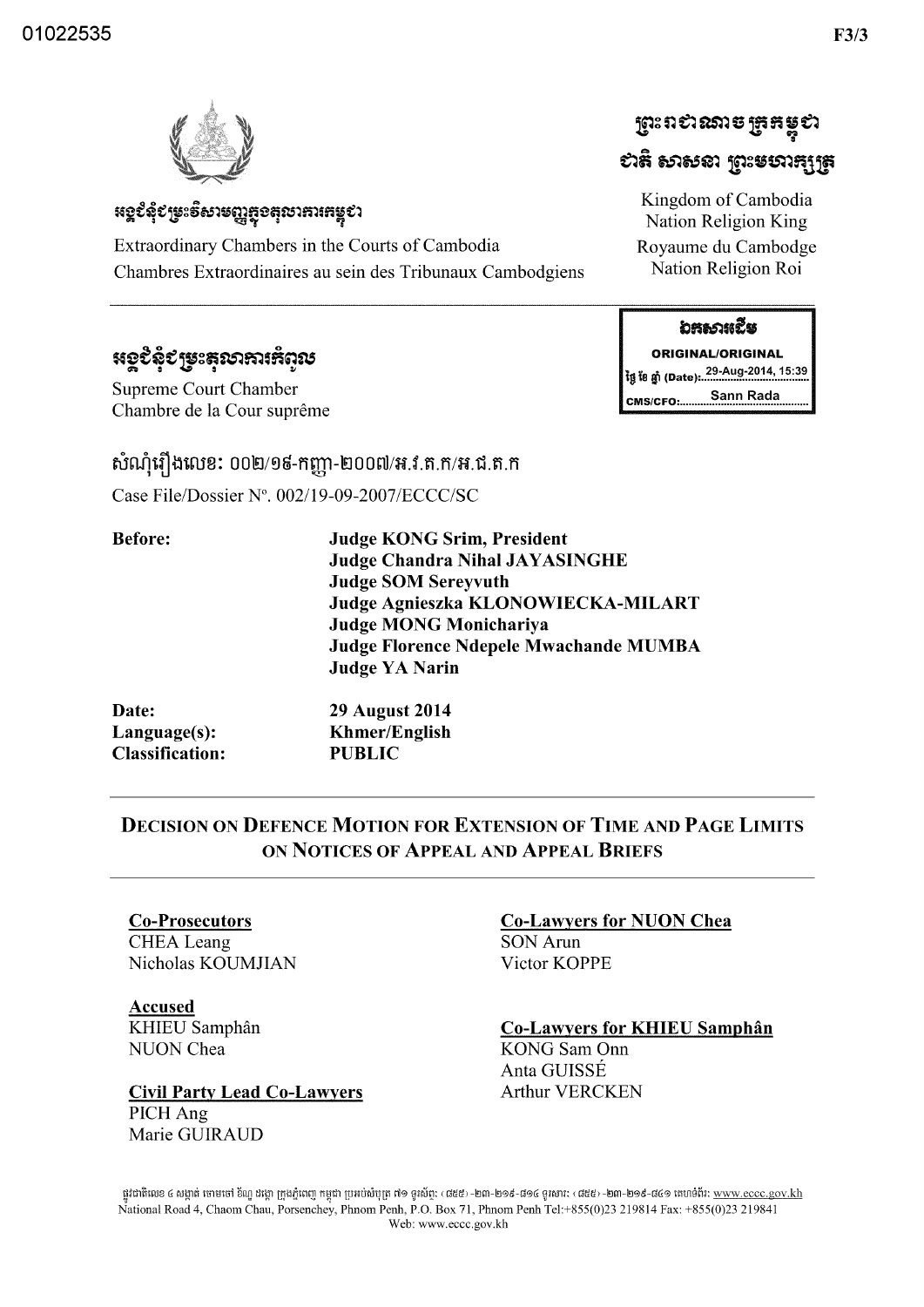1. **THE SUPREME COURT CHAMBER** of the Extraordinary Chambers in the Courts of Cambodia for the Prosecution of Crimes Committed during the Period of Democratic Kampuchea between 17 April 1975 and 6 January 1979 ("Supreme Court Chamber" and "ECCC", respectively) is seized of request filed on 13 August 2014 by both the Defence for KHIEU Samphan and the Defence for NUON Chea (together, "Defence") for an extension of time and of page limit for the filing of their respective notices of appeal and appeal briefs ("Request").<sup>1</sup> The Co-Prosecutors responded to the Request on 21 August 2014 ("Response").<sup>2</sup> The Defence replied to the Response on 25 August 2014 ("Reply").<sup>3</sup>

2. On 7 August 2014, the Trial Chamber issued its judgment in Case  $002/01$ ,<sup>4</sup> convicting both KHIEU Samphân and NUON Chea of the crimes against humanity of extermination (encompassing murder), persecution on political grounds, and other inhumane acts (comprising forced transfer, enforced disappearances and attacks against human dignity), and sentencing them each to life imprisonment.<sup>5</sup>

3. The Defence wishes to appeal the Trial Judgment, $6$  but submits that the time and space permitted by the Internal Rules<sup>7</sup> and the Practice Direction<sup>8</sup> are insufficient to allow a meaningful appeal in the present case,  $\degree$  considering that the notice of appeal must be exhaustive as there is no avenue for amendment after it is filed.<sup>10</sup> The Defence argues that the size and complexity of the case, the length of the Trial Judgment, the amount of novel issues expected on appeal and the fact that documents must be submitted in Khmer and either English or French, are exceptional circumstances that constitute good cause to extend the prescribed deadlines and page numbers.<sup>11</sup>

4. The Defence accordingly requests that the applicable time and page limits for the filing of the notice of appeal be extended to 74 days from the notification of the Trial

<sup>1</sup>*Demande urgente de la Defense de M KHIEU Samphan et de la Defense de M NUON Chea aux fins de prorogation des delais et d'extension du nombre de pages des conclusions en appel,* F3, 13 August 2014.

<sup>2</sup> Co-Prosecutors' Response to the KHLEU Samphan and NUON Chea Defence Request for Extended Deadlines and Page Limits in Regards to Case 002/01 Judgment Appeals, F311, 21 August 2014.

<sup>&</sup>lt;sup>3</sup> Reply to Co-Prosecutors' Response to the KHIEU Samphan and NUON Chea Defence Request for Extended Deadlines and Page Limits in Regards to Case 002/01 Judgment Appeals, F312, 25 August 2014.

 $4 \text{ Case } 002/01 \text{ Judgement, E313, 7 August } 2014 \text{ ("Trial Judgment").}$ 

 $<sup>5</sup>$  Trial Judgment, p. 622.</sup>

<sup>6</sup> Request, para. 2.

<sup>7</sup> Internal Rules of the ECCC, Revision 8, 3 August 2011 ("Internal Rules").

<sup>8</sup> Practice Direction on the Filing of Documents before the ECCC, Revision 8, 7 March 2012 ("Practice Direction").

Request, paras. 2, 9-30.

<sup>&</sup>lt;sup>10</sup> Request, paras. 9-16.

 $<sup>11</sup>$  Request, paras. 17-30.</sup>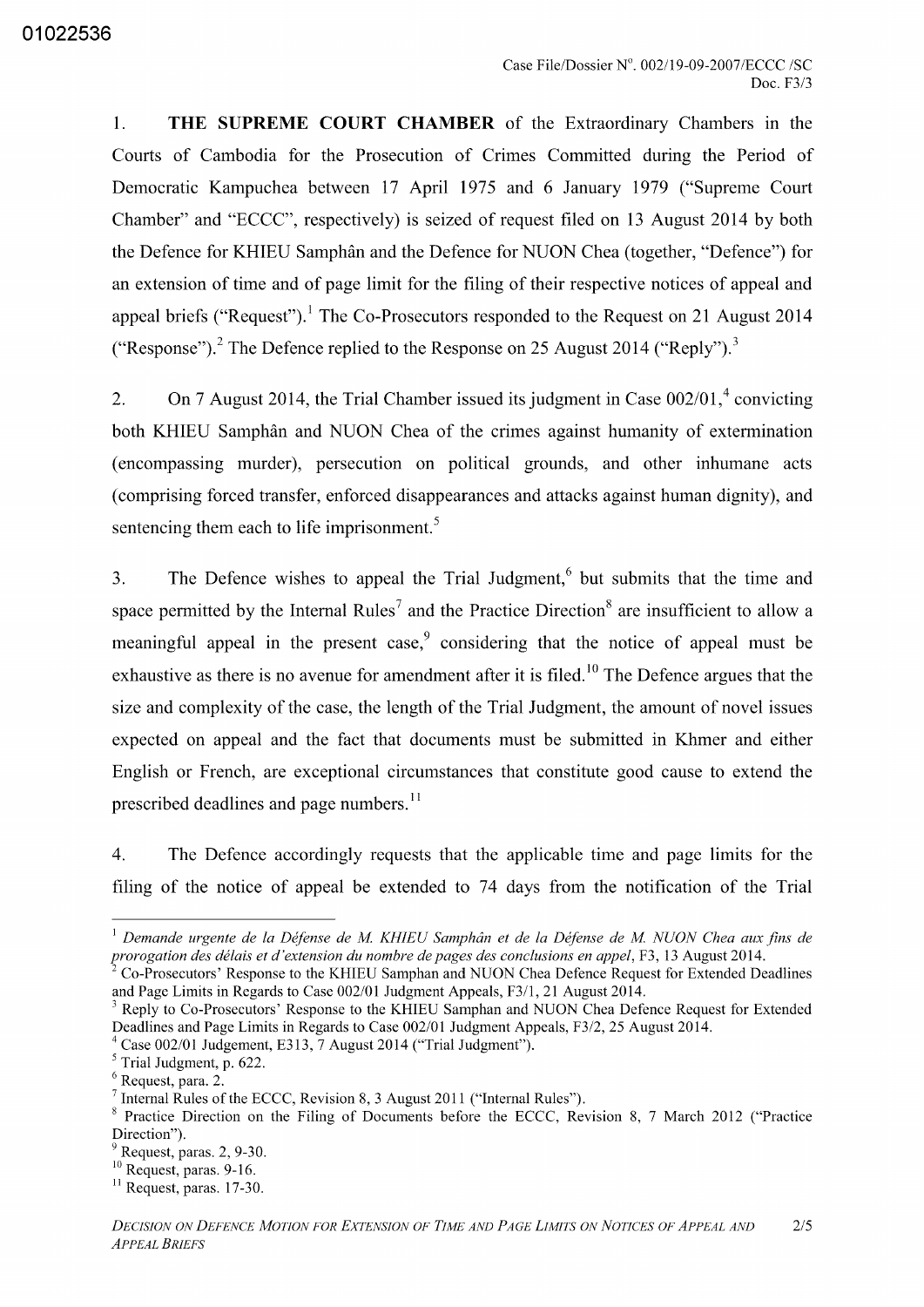Judgment and 50 pages in English or French with its equivalent in Khmer, respectively.<sup>12</sup> It similarly requests that the applicable time and page limits for the filing of the appeal briefs be extended to 117 days from the filing of the notice of appeal and 150 pages in English or French with its equivalent in Khmer, respectively.<sup>13</sup>

5. The Co-Prosecutors do not object to the requested extension of page limits for the notices of appeal.<sup>14</sup> They do not object to the requested page extension for the appeal briefs either, but request that whatever page limit is ordered for the individual defence team appeal briefs, the same cumulative page allowance be granted for the Co-Prosecutors' response.<sup>15</sup> In other words, if 150 pages are granted to each Defence team for their respective appeal briefs, the Co-Prosecutors request an allowance of 300 pages.<sup>16</sup> With respect to time limits, the Co-Prosecutors respond that the requested extension for notices of appeal is unnecessary.<sup>17</sup> They do consider, however, that an extension of time for the filing of the appeal briefs is warranted, but suggest that 30 additional days would suffice, resulting in 90 days total from the filing of the notice of appeal.<sup>18</sup> They further suggest that allowing 90 days for each party to respond would be reasonable.<sup>19</sup>

6. **In** their Reply, the Defence submits that, should the Chamber choose to grant the Defence request for an allowance of 150 pages for each defendant, the Co-Prosecutors' joint response should accordingly be limited to 200 pages only.<sup>20</sup> The Defence further objects to the Co-Prosecutors' request for an extension of the period for their response to the same length as the Defence's briefing period.<sup>21</sup> Moreover, the Defence suggests an alternative to their 74 days request for extension of time to file their notices of appeal, such as to extend the deadline to 60 days from the issuance of the judgment, with a further 14 days for translation, or alternatively, permission to file in one language.<sup>22</sup>

7. Rule 105(3) of the Internal Rules states that "[a] party wishing to appeal a judgment shall file a notice of appeal setting forth the grounds", and that "the appellant shall

- 16 Response, para. 4.
- <sup>17</sup> Response, para. 6.
- <sup>18</sup> Response, para. 6.
- <sup>19</sup> Response, para. 6.
- <sup>20</sup> Reply, para. 2.

 $12$  Request, paras. 30, 31.

<sup>&</sup>lt;sup>13</sup> Request, paras. 30, 31.

<sup>&</sup>lt;sup>14</sup> Response, para. 3.

<sup>&</sup>lt;sup>15</sup> Response, para. 4.

<sup>&</sup>lt;sup>21</sup> Reply, para. 3.

 $22$  Reply, paras. 5, 6(c).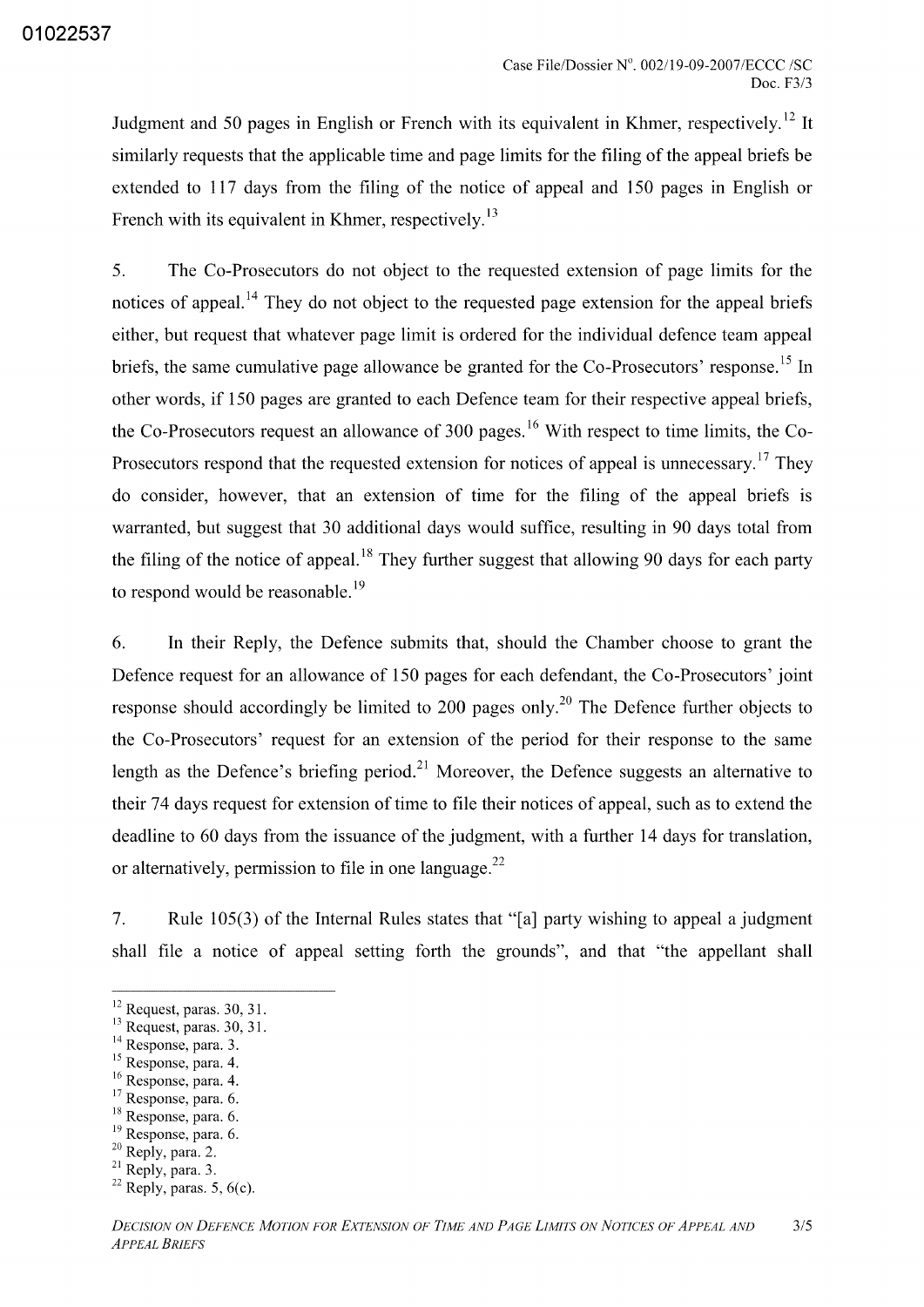subsequently file an appeal brief setting out the arguments and authorities in support of each of the grounds". Rule 107(4) of the Internal Rules specifies that the notice of appeal must be filed within 30 days of the pronouncement of the trial judgment, and that the subsequent appeal brief must be filed within 60 days of the filing of the notice of appeal. According to Article 5.2 of the Practice Direction, the length of any document filed to the Supreme Court Chamber may not exceed 30 pages in English or French, or 60 pages in Khmer. Rule 39(2) of the Internal Rules foresees that, unless provided otherwise by the Internal Rules, judges may set time limits for pleadings, written submissions and documents relating to a request or appeal." Rule 39(4) of the Internal Rules also empowers judges "to extend any time limits set by them" or to "recognise the validity of any action executed after the expiration of a time limit prescribed in these [Internal Rules] on such terms, if any, as they see fit.<sup> $,23$ </sup>

8. With respect to the notice of appeal, the Supreme Court Chamber is not persuaded that the 74 days and 50 pages requested by the Defence are necessary. The notice of appeal is limited to specifying, or merely outlining, the alleged errors of law invalidating the decision and alleged errors of fact which occasioned a miscarriage of justice, and requires no arguments or authorities in support of each of the grounds.<sup>24</sup> The Supreme Court Chamber takes into account that such grounds may also include decisions of the Trial Chamber which were not subject to immediate appeal during the trial proceedings and that "may [therefore] be appealed only at the same time as the judgment on the merits".<sup>25</sup> At this time, however, these require only specifying the alleged errors. The Supreme Court Chamber therefore considers that the Defence has not shown just cause for an extension of the 30-page limit for the filing of the notice of appeal.

9. The Supreme Court Chamber does find, however, that the length of the Trial Judgment (623 pages in English, 777 pages in French, and 981 pages in Khmer), requires additional time to read through thoroughly and discuss the contents thereof within defence teams and with the Accused. To this end, the Supreme Court Chamber considers that an extension of time commensurate to the rendering of its decision on the present matter is appropriate. The notice of appeal must therefore be filed no later than 30 days after the notification of the present decision. Should the Defence require permission to file in one

*<sup>23</sup> See also* Article 8.1 of the Practice Direction.

<sup>&</sup>lt;sup>24</sup> Rule 105(3) of the Internal Rules. *See also* Rule 104(1) of the Internal Rules.

 $25$  Rule 104(4) of the Rules.